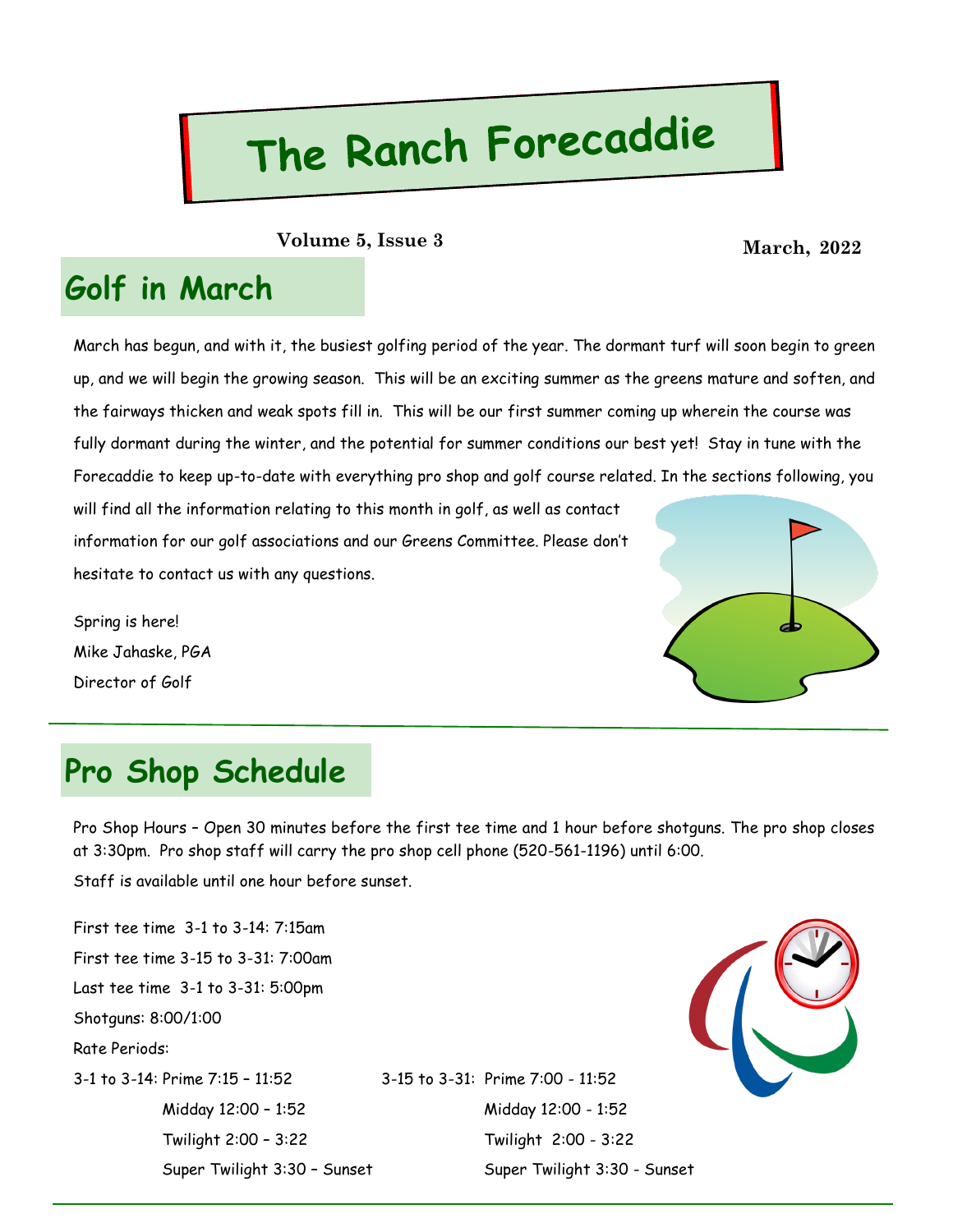### **Golf Maintenance Schedule**

A maintenance plan is put into place at the beginning of the year. Variance in weather and agronomic conditions may require changes to the schedule.

### **March Maintenance Schedule**

The **driving range tee** is planned to be on the artificial turf for one week beginning Monday, March 21st. The natural turf will be rested one week per month, except in December and January when it will be rested for two weeks in those months due to the slowing of the growth rate of the rye overseed.

Every 3-4 weeks, November through March, we will delay tee times one hour on a Monday and Wednesday to allow the staff to paint the greens and fairways.

**Back Nine morning nine hole times** will not be available on Monday, Wednesday, and Friday on a year-round basis to allow maintenance time to complete weekly tasks.

### **Free Monthly Golf Clinic**

Every month Mike and Ken will conduct a free golf clinic. All residents and their guests are welcome to attend, and there is no cost. Please sign up in the pro shop. The staff have a book behind the counter with all the scheduled clinics that you can sign up for. You are welcome to attend as often and as many as you like! The clinics will cover basic technique and mechanics of each topic and are great for learning a new skill or brushing up a skill that needs some work.

**The clinic for March will cover chipping and will be held on Monday, March 28th, at 2:00pm at the practice chipping green.** 

### **Golfing News**

#### **Golf Course Access**

Dear residents, as much of the community activities have been closed for precautionary measures to help reduce exposure to the COVID-19 virus, many of you have taken to walking as a way of exercise and to get out of the house. Please remember that for your safety we do not allow joy riding, walking, biking, jogging, etc. on the golf course **AT ANY TIME**. Only golfers, golf staff, or emergency or other authorized service vehicles are allowed on the golf course and paths.

Thank you for your understanding and cooperation!

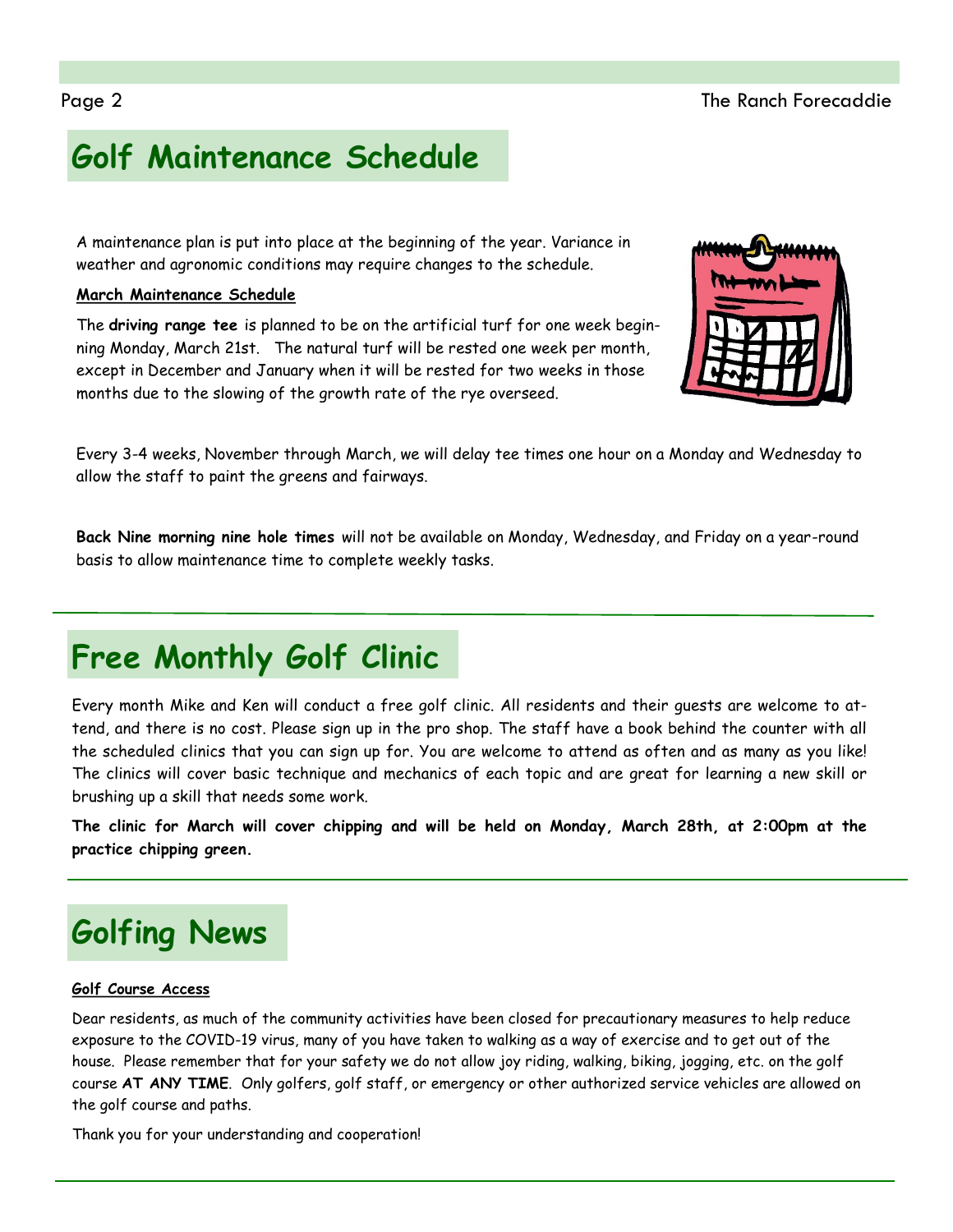### **Golfing News Cont.**

#### **Cart Rule Decision**

Cart sharing will remain optional through March; however, on April 1st, we will return to mandatory shared carts. If a resident feels they cannot ride with another golfer, a third cart may be used, **BUT IT MUST REMAIN ON THE PATH.** Single rider carts are excluded from this rule.

#### **Check In for Golf**

On April 1st, the side window will close, and all check in for golf will return to **inside the pro shop.** 

#### **St. Patrick's Week Sale**

The Pro Shop's St. Patrick's Week sale is Tuesday, March 15th to Monday, March 21st. Discounts of 15% to 80%!

#### **Tee Sheet Changes Initiated in January**

We have noticed some confusion regarding the public booking changes so are posting them again. The information below in RED has been the most commonly misunderstood.

On Monday, January 3rd, significant changes began regarding tee sheet set up for public access. Due to the increasing volume of resident play, public access will be **greatly** reduced, allowing more space for resident booking. The changes are as follows:

- 1. All pre-blocked public access booking slots will be eliminated. Public access will begin **after placement of residents onto the tee sheet**. **Any tee times left open after placement may be utilized for public play**.
- 2. **Public access booking** (including barter times) **will begin at 4 days ahead** of play **instead of 5 days** ahead of play. Since residents are placed 6 days ahead of play, this will allow residents to adjust their booking or to add a booking for 24 hours before the public has access to the tee sheet. As initiated since the fall of 2020, **no outings will booked before 12:00**.

#### **Practice Putting Green Bumpers**

As the cold weather set in and our Bermuda turf went fully dormant, it was important to reduce the number of cups on the practice putting green. This practice reduced the amount of old cups plugs evident on the dormant surface. The putting green has 9 cups as well as nine bumpers 7 days a week due to the high volume use of the practice putting green. In late March or early April, when the weather begins to warm and the turf comes out of dormancy, we will be able to restore the green to 18 cups.

#### **Practice Putting Green Use During Putters**

On Wednesday mornings, during the hour the Putters are using the practice putting green, all golfers may use the practice chipping green for putting warm up. The chipping green and practice bunker will be closed to chipping and pitching during this time.

#### **Rules Seminar**

Our second rules seminar of the year will feature an **overview of our local rules**. The seminar is Wednesday, March 16th from 10am to 12pm in the ballroom. We'd love to see you there!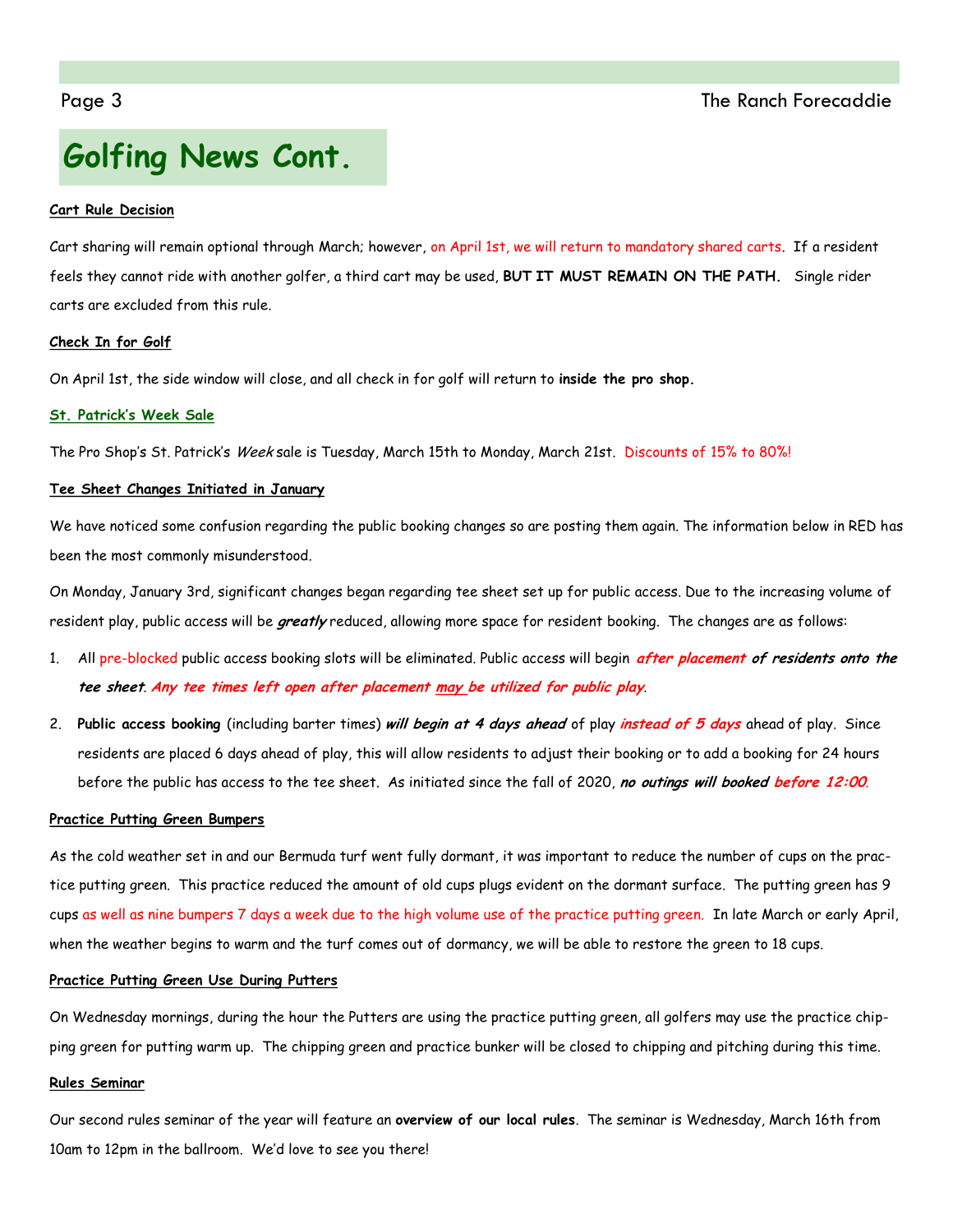## **Golf Maintenance News**

#### **The Approach of Spring and What It Means to the Golf Course**

With increasing temperatures, the warm season grasses on the course are beginning to come out of winter dormancy. This is occurring not only with the Bermuda grass, but also with the native plants in the surrounding desert as well.

#### **Approach to the Bermuda grass on the course**

We finished mowing the roughs last fall at a height of 2 inches. In a few weeks, we'll start mowing the roughs again, and over the next 4-6 weeks, take those heights down. The purpose of this is to remove the dead leaf material and expose the emerging Bermuda grass shoots to the sunlight, which will help them come out of dormancy and begin growing sooner. This will also level the roughs, creating a more consistent surface. We will be performing the same practice on the fairways, although they are green, there is still a lot of dead material in the canopy that has to be removed.

#### **Approach to the Native Areas in the Rough**

In the native areas, the grasses, wildflowers and perennial bushes are starting to grow and flower. My management approach to the native plants is different from the past couple years.

This year, we will not be mowing all the native areas down to nothing. We will be selectively mowing all the areas between the golf course and homes. In general, we'll be mowing the grasses down to 10-12 inches. The purpose of this is to remove the brown dormant parts of the grass plants, and expose the newly emerging shoots. At the same time, we will be mowing some of our flowers and perennial bushes to help promote new growth. While doing this, we'll also be mowing around certain patches of plants that are taller to let them continue to grow up. This will give the course, and the landscape, more texture by creating different elevations of plants. Over the entire course, this will be done now and again at the end of the summer monsoon. There may be certain areas around the course that will be mowed a few extra times to help with pace of play, but we will not be mowing the course multiple times over the summer. As a reminder, you are not allowed to do anything to the area behind your home that is on the golf course side of your property.

Lastly, please help us keep the course looking its best by picking up your broken tees when on the tee boxes, and please don't throw your cigarettes and cigar butts on the grounds.

#### Thanks!

Aaron Thomas, SBR Golf Course Superintendent